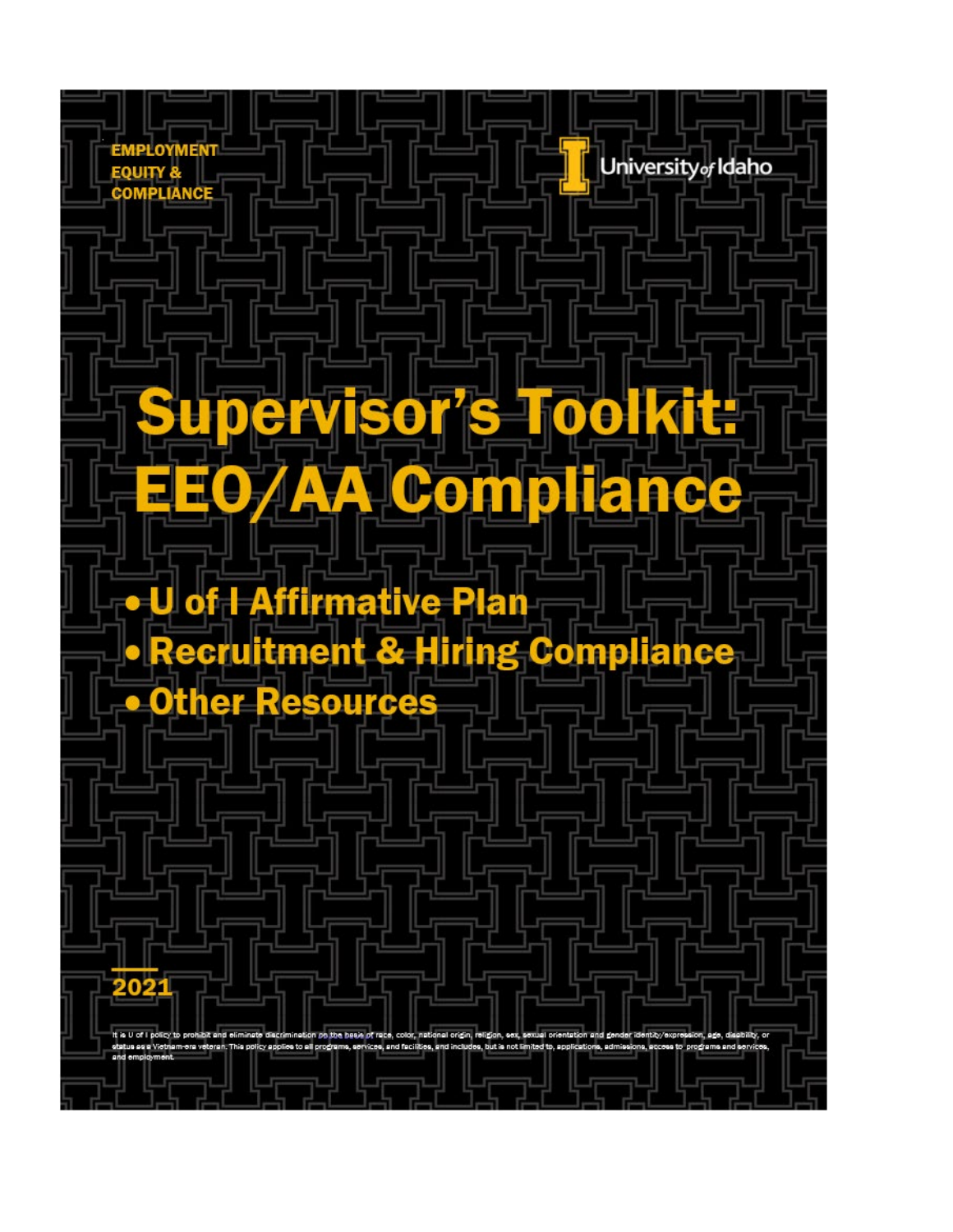### Purpose and Mission

The Office of Employment Equity and Compliance supports the University of Idaho's compliance with federal and state laws regarding discrimination and harassment, affirmative action, and equal employment opportunity.

Employment Equity and Compliance works with U of I administrators, search committees, and external partners, by:

- **Promoting a learning and working environment** free from discrimination and harassment.
- **Explaining and clarifying university policies and procedures**, and federal and state laws and regulations regarding equal employment opportunity and affirmative action.
- **Supporting diversity in recruitment and hiring** by assisting administrative and academic departments in meeting these goals and adhering to Affirmative Action guidelines.
- **Compiling and analyzing information and data** for the university's Affirmative Action Plan, organizational analysis, and strategic planning efforts.
- **Advising campus constituents** on areas of progress and areas that require ongoing attention regarding affirmative action and equal employment opportunity.

#### **Links to Other Online Resources**

- a. [Affirmative](https://www.uidaho.edu/-/media/UIdaho-Responsive/Files/governance/pdl/edl-eeo-aa/Equal-Employment/Resources/aaplanandgoalsfaculty.xlsx?la=en&hash=BCDDB05C9CFF086D061FBABCE545A3FA2530197E) Action Plan Executive Summaries
- b. [Search Committees](https://www.uidaho.edu/governance/equal-employment-opportunity-affirmative-action/information-for-search-committees)
- c. [EO/AA Coordinators](https://www.uidaho.edu/governance/equal-employment-opportunity-affirmative-action/aac)
- d. [Compliance](https://www.uidaho.edu/governance/equal-employment-opportunity-affirmative-action/compliance)
- e. [Additional Resources](https://www.uidaho.edu/governance/equal-employment-opportunity-affirmative-action/resources)



**Employment Equity & Compliance** 875 Perimeter Dr. MS 4241 Moscow. ID 83844-4241

208-885-2322 eo-aareview@uidaho.edu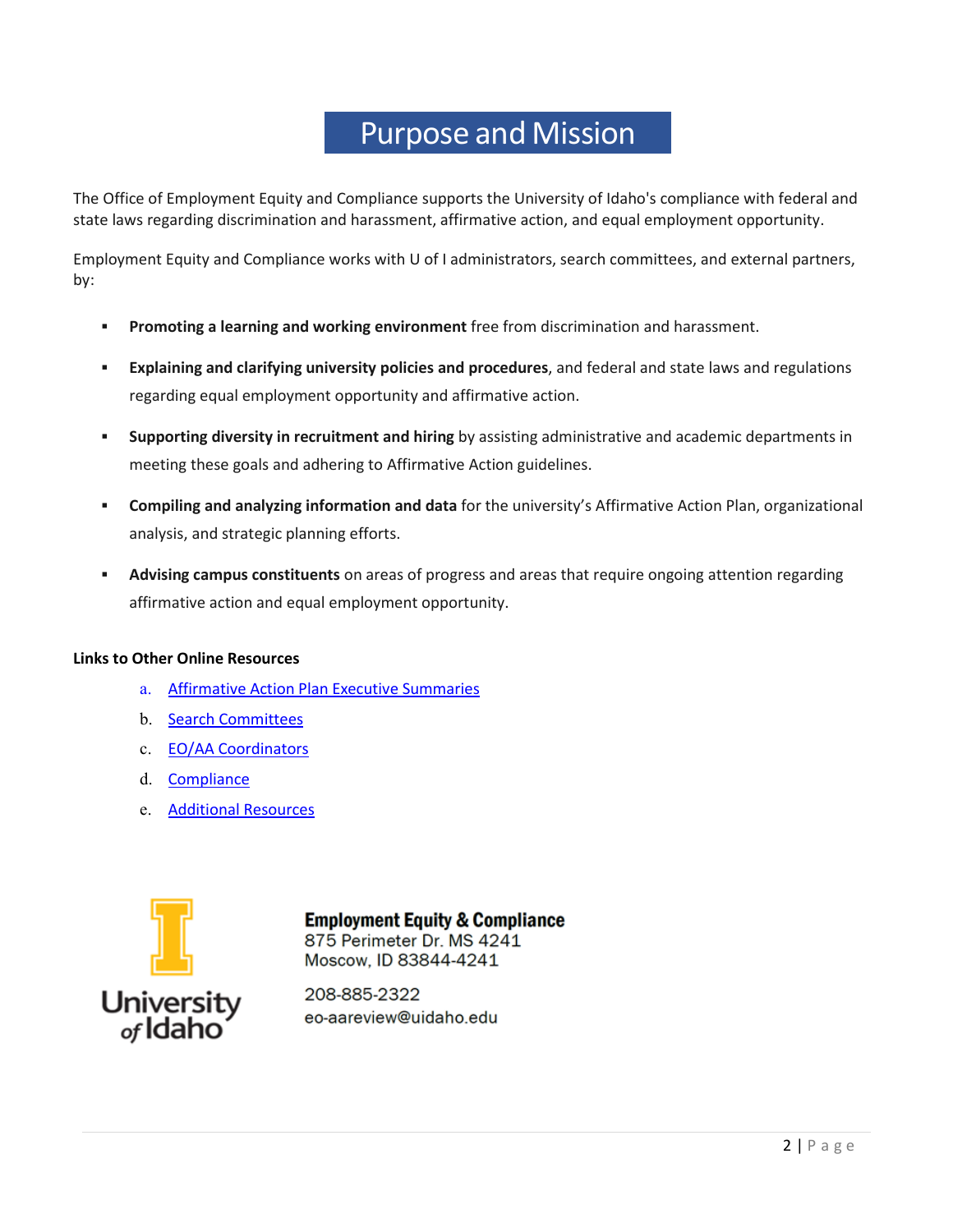# Table of Contents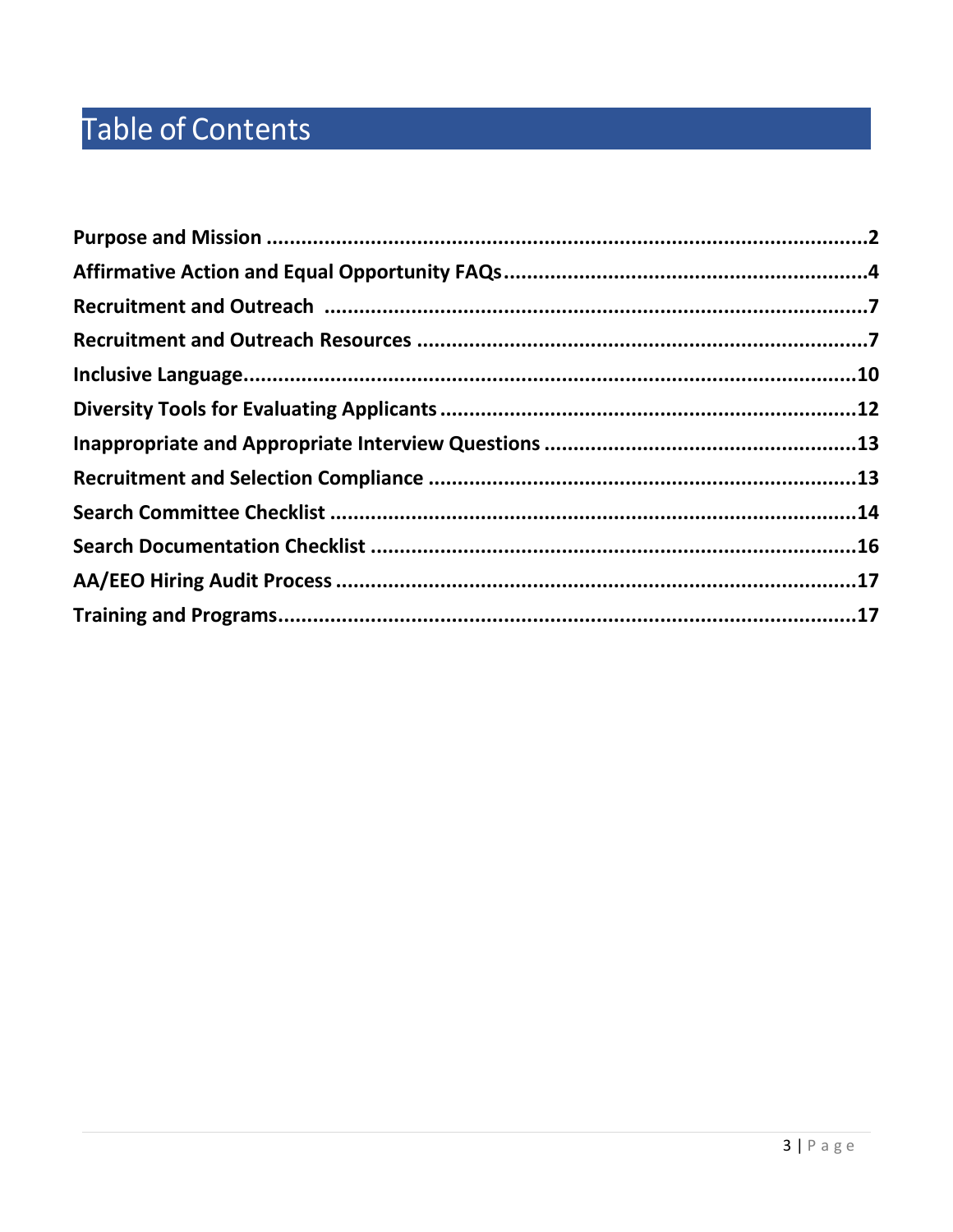# Affirmative Action and Equal Opportunity FAQs

As a Hiring Official, Manager or Search Committee Member, you should generally familiarize yourself with Affirmative Action/Equal Employment Opportunity. These FAQs set forth commonly asked questions that you may receive from applicants or employees interested in knowing more about their rights in the workplace:

#### **1. What is Affirmative Action?**

Affirmative Action is a practice that must be taken by covered employers to identify conspicuous imbalances in their workforce and take positive steps to recruit and advance qualified women, minorities, persons with disabilities and covered veterans.

#### **2. What are my responsibilities as a supervisor?**

The University of Idaho recognizes that the cooperation of hiring officials, managers, and search committees is required to reach the full potential of affirmative action planning. General expectations are outlined below:

- Assist UI's EO/AA Officer in identify problem areas and help eliminate any barriers to equal employment opportunity.
- Collaborate with the UI's EO/AA Officer, to periodically review hiring and promotion patterns and training programs.
- Review the qualifications of applicants and employees in a nondiscriminatory manner regarding hiring, promotion, transfer, and termination and assist in the documentation of these efforts.
- Adhere to the University's policy of equal employment opportunity for all employees and ensure the policy is understood, supported, and adhered to by the employees they supervise.
- Take action to prevent the discrimination and harassment of employees based on protected status (race, color, religion, sex, gender identity, sexual orientation, and pregnancy, national origin, age (40 or older), disability or genetic information) or due to a perception that an individual might have been the beneficiary of the University's affirmative action efforts.
- Learn about the various types of [discrimination](https://www.eeoc.gov/laws/types/) prohibited by the laws enforced by the Equal Employment Opportunity Commission (EEOC).

#### **3. Who benefits from Affirmative Action Programs?**

Everyone benefits from affirmative action programs. They promote diversity and inclusion among individuals of different race, color, sex, religion, national origin, etc. Diversity helps us learn more about our differences and similarities that will ultimately bring us closer together.

#### **4. Does Affirmative Action mean we are applying different standards toward non-minorities?**

No, it means we are applying one standard toward all people. Affirmative action does not encourage hiring candidates who are less than qualified. Affirmative action is recognizing your community and making sure the University and its employees are representative of that community.

#### **5. What is an Affirmative Action Plan?**

An Affirmative Action Plan (AAP) is a written management tool designed to ensure equal employment opportunity and is required to fulfill part of the University of Idaho's responsibility as a federal government contractor. The AAP is mandated by [Executive Order](https://www.dol.gov/ofccp/regs/compliance/ca_11246.htm) 11246. The AAP's purpose is to ensure that all qualified applicants and employees are receiving an equal opportunity for recruitment, selection, advancement, and privilege associated with employment.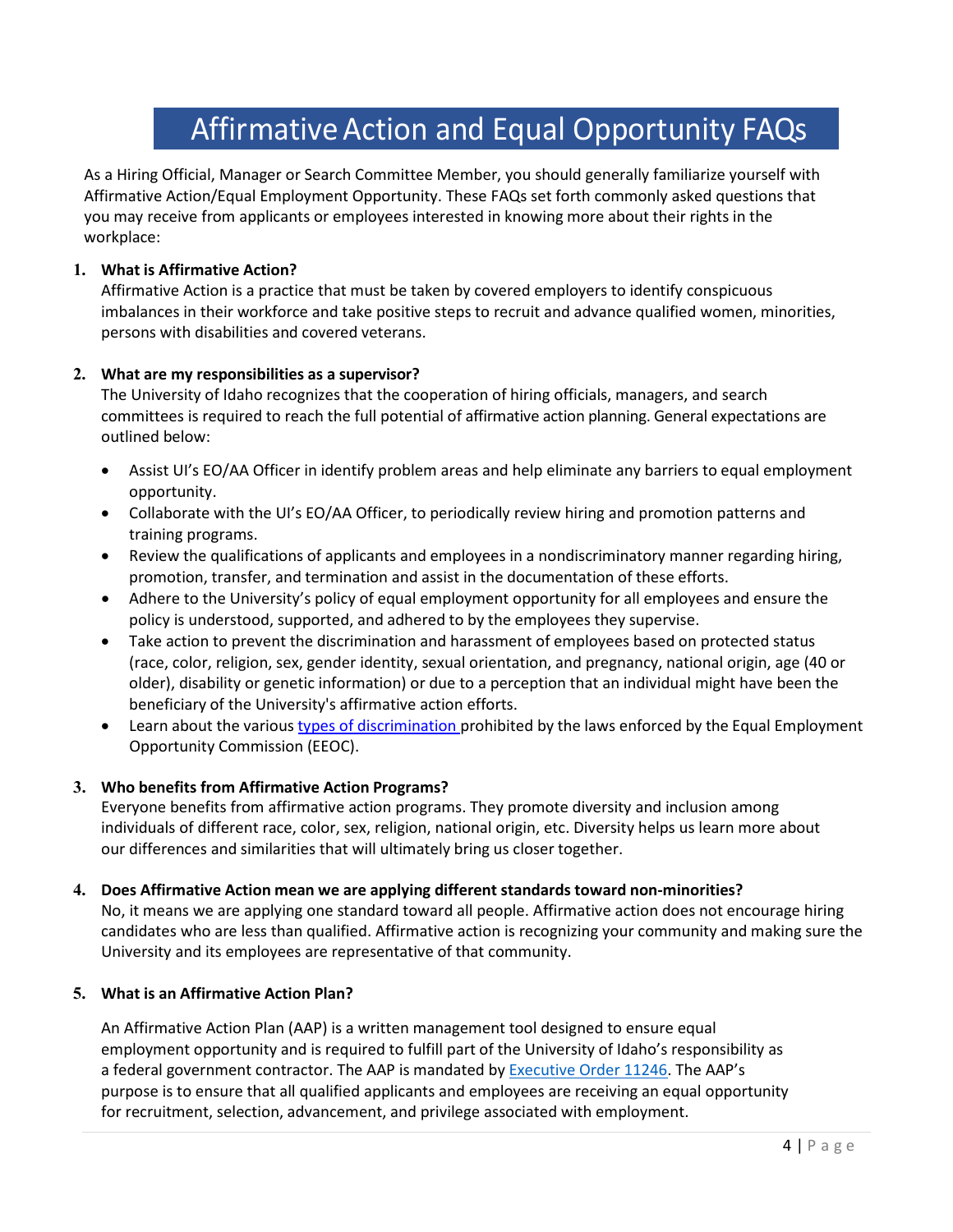The AAP functions as a systematic approach toward the achievement of University of Idaho's affirmative action goals and nondiscrimination in the workplace. The AAP is prepared annually, consisting of statistics and narratives for minorities and women, individuals with disabilities and protected veterans, as mandated by the [Office of Federal ContractCompliance](https://www.dol.gov/ofccp/) Programs (OFCCP). Code of Federal Regulations 41 60-2.10.

#### **6. Are affirmative action goals different than diversity goals?**

Diversity has many meanings and includes individual (personality, learning styles, thought and life experiences) and group/social differences (mental health status, political,religious/spirituality, race/ethnicity, gender, class, gender identity and expression, sexual orientation, etc.). Your diversity goals should be strategic and specific to your college/administrative area. The affirmative action goals are institutional goals that are federally mandated. The goals are developed by comparing our incumbency to internal and external labor market data by occupational job groups. These goals might or might not impact your specific area. The affirmative action goals could serve as a starting point for building strategic diversity goals, but they are not one in the same.

#### **7. Are affirmative action goals the same as quotas?**

No. A quota is a fixed number or amount of people allocated to a position. Affirmative action goals are reasonably attainable flexible targets that we should aim to achieve by applying good faith efforts.

#### **8. Are affirmative action goals required to be met?**

Affirmative action goals are not required to be met because they are not quotas. Hiring goals are guidelines and benchmarks compared to our peer institutions and US census data.

Affirmative action goals are established where the actual representation of women or minorities in a job group (collection of job titles with similar duties, content, compensation, or opportunity level) is less than would be reasonably expected based on internal and external labor market availability. Goals measure progress toward achieving equal employment opportunity.

The affirmative action plan must show that good faith efforts were carried out in advertisement, recruitment, promotions, trainings, and terminations. Failure to meet such goals will not result in sanctions if we can show clear efforts were made to achieve the goal.

#### **9. What are Good Faith Efforts**

Good faith efforts are actions we take to reach out to members of protected classes during recruitment, particularly if affirmative action goals have been identified through the AAP process. These efforts are not about setting aside certain positions for a specific group or working to meet hiring quotas. The goal is to extend our efforts to reach qualified, high-potential individuals who might not otherwise be considered for a position.

The University of Idaho benefits from good faith efforts because they improve our chances of diversifying our workforce and protect us from potential accusations of discriminatory hiring processes.

#### **10. What is a Protected Class?**

A Protected Class is a category of persons covered by provisions of regulations or statutes. In preparing Affirmative Action plan statistics, the protected classes include:

- Female
- Racial/Ethnic Minorities (African American, Asian/Pacific Islander, Hispanic, American Indian/Alaskan Native)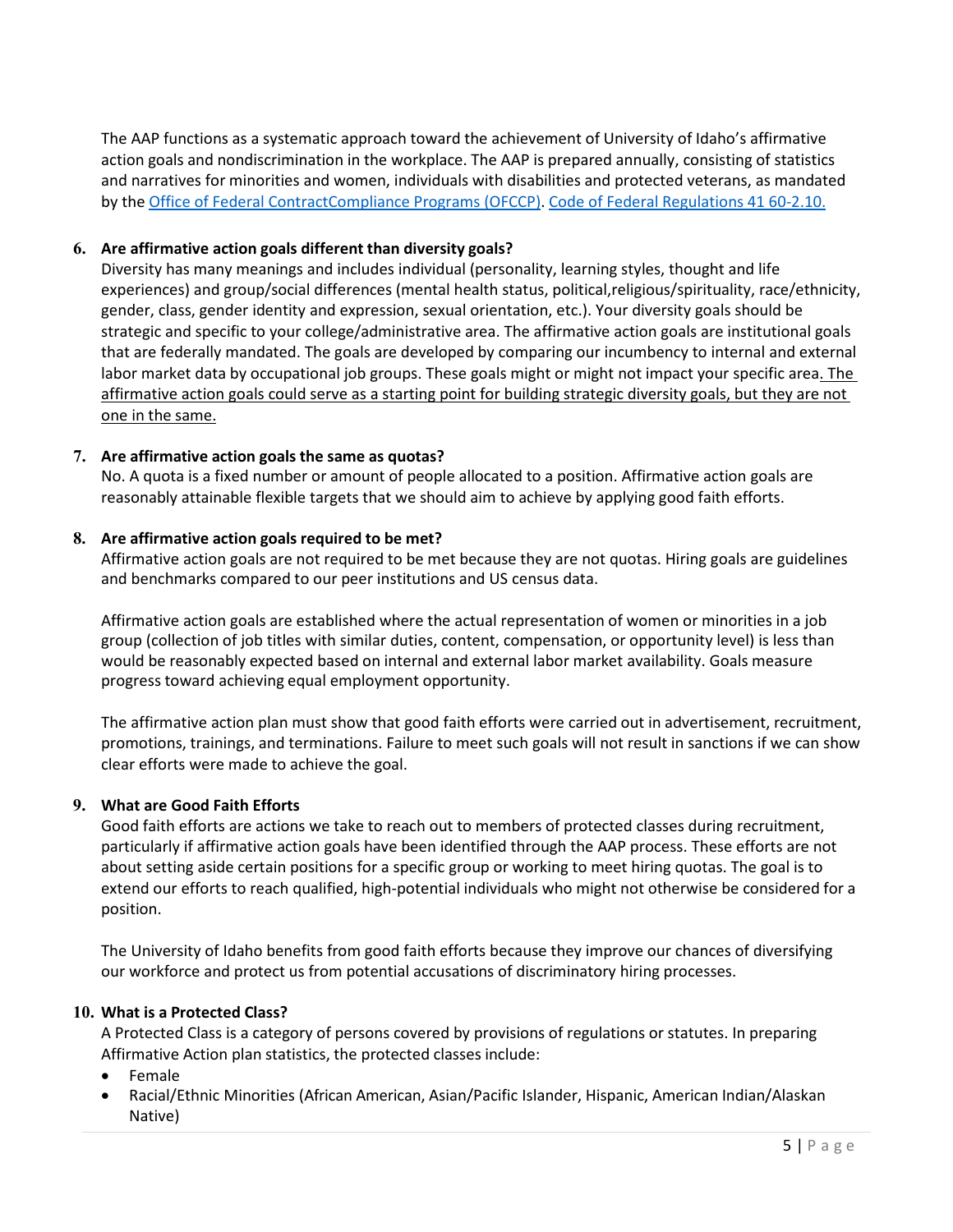- Protected Veteran
- Individuals with Disabilities

#### **11. Who is considered an underrepresented minorities at University of Idaho?**

Underrepresented minorities include African American, Asian/Pacific Islander, Hispanic, and American Indian/Native American.

#### **12. What are applicable AA/EEO Laws**

- [Equal Employment Opportunity](https://www.dol.gov/general/topic/discrimination) laws prohibit specific types of job discrimination in certain workplaces. There are two federal agencies which deal with EEO monitoring and enforcement, the Equal Employment Opportunity Commission, and the Office of Federal Contract Compliance Programs.
- The [Equal Employment Opportunity Commission](http://www.eeoc.gov/) is an independent federal agency that promotes equal opportunity in employment through administrative and judicial enforcement of the federal civil rights laws and through education and technical assistance. Applicants and employees of most private employers, state and local governments, educational institutions, employment agencies and labor organizations may be assisted by the EEOC.

• The [Office of Federal Contract Compliance Programs](https://www.dol.gov/ofccp/) oversees employers holding federal contracts and subcontracts and protects workers, promotes diversity, and enforces the law. It is their responsibility to ensure contractors are complying with the legal requirement to take affirmative action and not discriminate based on race, color, sex, sexual orientation, genderidentity, religion, national origin, disability, age, or status as a protected veteran.

[Executive Order 11246](https://www.dol.gov/ofccp/regs/compliance/ca_11246.htm) prohibits discriminating in employment decisions based on race, color, religion, sex, sexual orientation, gender identity, age, or national origin. Federal contractors are also required to take affirmative action to ensure equal opportunity is provided in all aspects of their employment. Lastly, E.O. 11246 prohibits contractors from taking adverse employment actions against applicants and employees for asking about, discussing, or sharing information about their pay or the pay of their co-workers.

- [Section 503](https://www.dol.gov/ofccp/regs/compliance/section503.htm) prohibits discrimination against job applicants and employees based on disability. This means that employers cannot discriminate against you when making decisions on hiring, firing, pay,benefits, job assignments, promotions, layoffs, trainings, and other employment related activities.
- [Title VII of the Civil Rights Act of 1964](https://www.eeoc.gov/laws/statutes/titlevii.cfm) prohibits discrimination in hiring, promotion, discharge, pay, fringe benefits, job training, classification, referral, and other aspects of employment based on race, color, religion, sex, or national origin. This law is enforced by the Equal Employment [Opportunity](http://www.eeoc.gov/) [Commission](http://www.eeoc.gov/) (EEOC).
- [VEVRRA](https://www.dol.gov/ofccp/regs/compliance/vevraa.htm) requires employers to take steps to recruit, hire and promote protected veterans. It is illegal to discriminate against protected veterans when making decisions on hiring, firing, pay, benefits, job assignments, promotions, layoffs, training, and other employment related activities.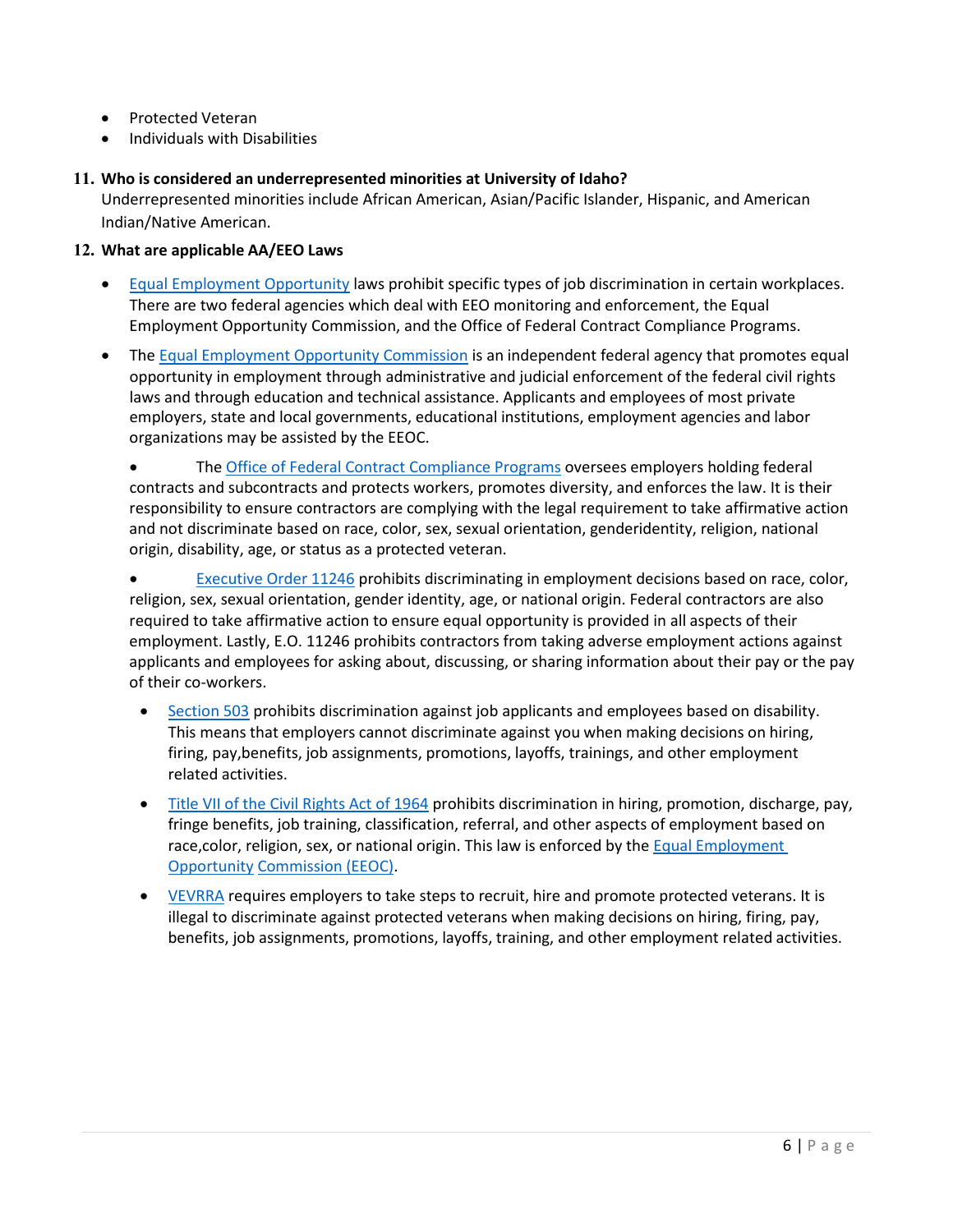## Recruitment and Outreach to Women, Minorities, ProtectedVeterans, and Individuals with Disabilities

The University is committed to running open competitive searches aimed at attracting qualified, diverse applicant pools. In addition to traditional and technology-based advertising venues, we must engage in "active recruitment" to build our applicant pools. All active recruitment strategies should be noted and retained as part of the search documentation.

The University of Idaho uses auto-enabled centralized advertising (at no additional charge for departments) for faculty and staff job vacancies through Job Elephant. Visit [UI Advertising Requirements](https://www.uidaho.edu/-/media/UIdaho-Responsive/Files/governance/pdl/edl-eeo-aa/Equal-Employment/Advertising-Resources/Advertising-Requirements.pdf) for more information.

### Recruitment and Outreach Resources

Here are some ideas and resources to consider that can facilitate diverse recruitment efforts.

#### **Panels**

- Enlist a committee of several faculty and/or staff members to review your department's postings for correct language, compare existing data to that of the applicant pools and help ensure a genuine effort is given during the search process.
- Form a committee of peers and stakeholders to reach out to others in their field as possible applicants for upcoming vacancies.

#### **Postings**

- All postings are required to include the University of Idaho EO/AA statement. [See our guidance](https://www.uidaho.edu/governance/equal-employment-opportunity-affirmative-action/recruitment-and-hiring/guidelines-for-eo-and-aa-statements) including short, medium, and long versions of the statement.
- A link to the PeopleAdmin posting should always be included to ensure the candidate participates in the Self-IDportal. Cannot divide words

#### **Programs**

- Foster mentoring programs for women and minorities to formalize ad hoc or informal mentoring that may be taking place and to devote time and energy to create a matching program for future candidates.
- Develop a guide to outline how a future specialist in each field may be trained, mentored, and complete the training necessary to be credentialed. This loosely written document offers a way for an interested candidate to become eligible for consideration. Candidates may also be matched with a mentor or guided by a professional already in their field of choice.

#### **Strategies**

- Establish relationships with community organizations
- Notify organizations of job openings
- Build personal connections (face-to-face, phone conversations, etc.)
- Invite potential applicants to University of Idaho events, open houses, tours of facility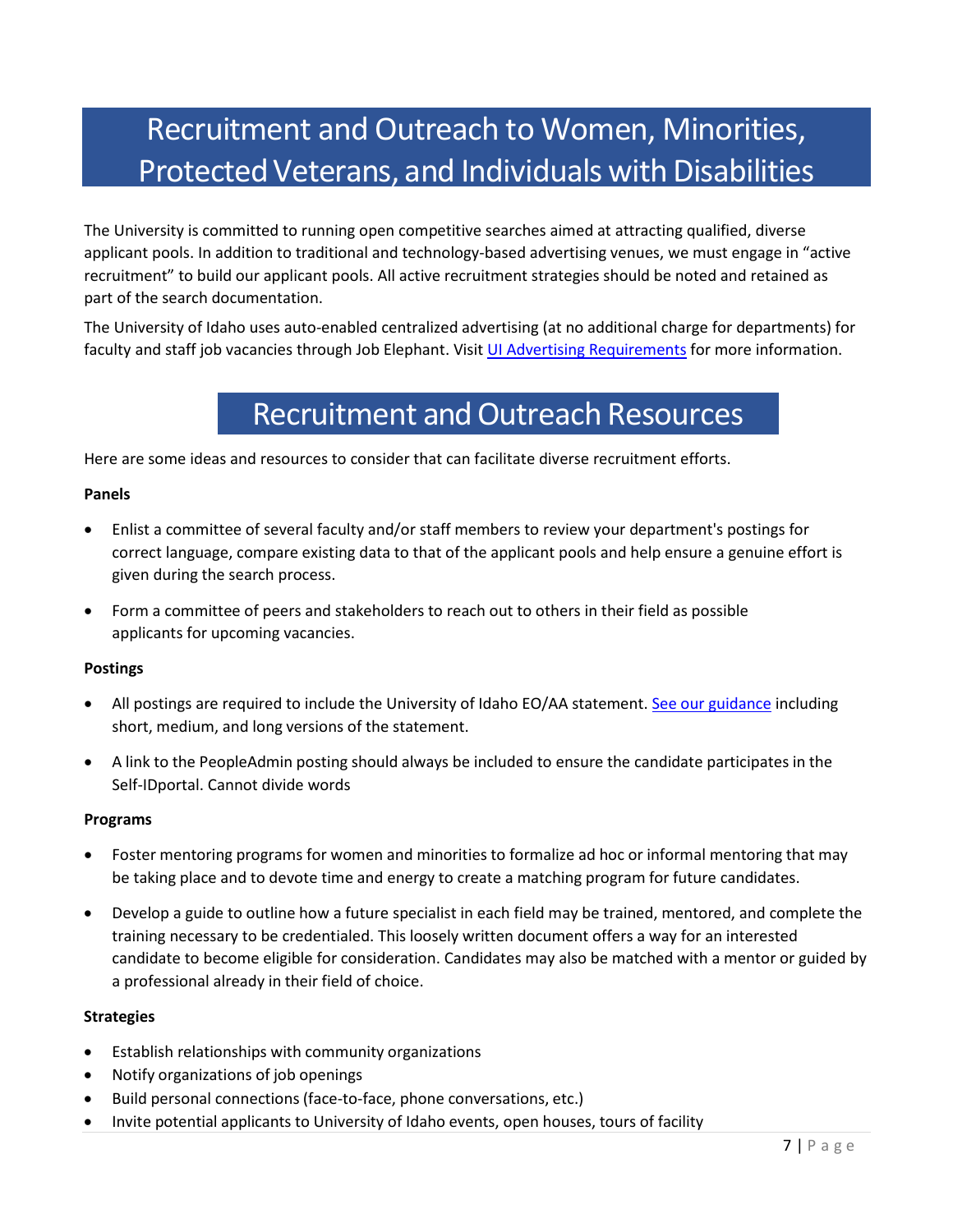- Attend job fairs that target diverse candidates
- Actively recruit students from college organizations that serve targeted groups
- Advertise in diverse and targeted magazines and newspapers

#### **Diversity Recruitment Resources**

Diversifying your applicant pool requires recruiting talent from a variety of resources. The following organizations and associations, arranged by minority category, can assist you in expanding your targeted search for qualified and diverse candidates.

This list is not intended to be all-inclusive but to serve as a guide for expanding recruitment efforts to create the most diverse applicant pool possible. Please note that some resources offer position listings free of charge; others charge fees. Additionally, keep in mind that individual websites and listserv owners are subject to change without notice.

#### **African American**

#### **Asian/Pacific Islander**

[Association](http://www.asian-studies.org/) for Asian Studies National Association of Asian American [Professionals](http://www.naaap.org/) [Organization](http://www.ocanational.org/) of Chinese Americans

#### **Hispanic/Latino**

Hispanic Association of Colleges and [Universities](http://www.hacu.net/) Hispanic Outlook in [Higher Education](http://www.hispanicoutlook.com/) [Hispanic](http://www.hispanic-today.com/) Today Latinos [in Higher](http://www.latinosinhighered.com/) Ed Society for the [Advancement of Chicanos](http://www.sacnas.org/) and Native Americans in Science Voice [of Hispanic](http://www.hacu.net/hacu/default.asp) Education Hispanic Alliance for Career [Enhancement](http://www.haceonline.org/) (HACE) Hispanic Network [Magazine](http://www.hnmagazine.com/) Jobs and Careers for Latino [Professionals](https://www.ihispano.com/) Careers for Latinos and [Bilingual Professionals](http://www.latpro.com/)

#### **Individuals with Disabilities**

[Ability](http://www.abilitylinks.org/) Links Access, Equity and Diversity – [Career Center](https://affirmativeaction-jobs.careerwebsite.com/) [Disability](http://www.disabilityjobsite.com/) Jobsite Individuals with [Disabilities](http://idea.ed.gov/) Education Act [Association](http://www.ahead.org/) on Higher Ed and Disabilities Ability Jobs Finding [Employment for](http://www.abilityjobs.com/) People with Disabilities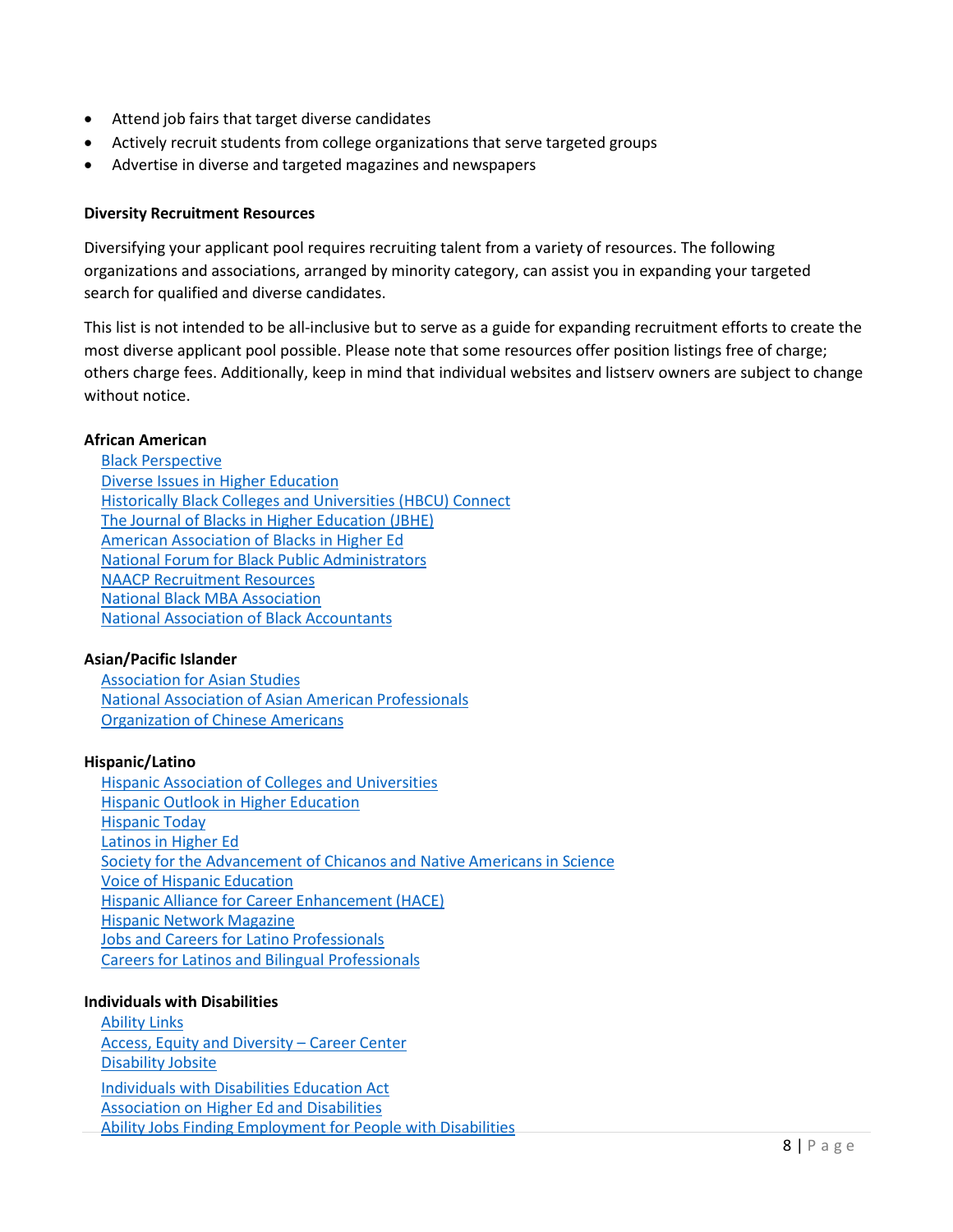Employer [Assistance](https://www.askearn.org/) and Resource Network Workforce [Recruitment](http://wrp.jobs/employers/) Program Job [Accommodation](https://askjan.org/links/about.htm) Network Vocational [Rehabilitation](https://www.benefits.va.gov/vocrehab/index.asp) and Employment

#### **Lesbian, Gay, Bisexual, Transgender**

LGBT Center on [Halsted-Advancing](http://www.centeronhalsted.org/) the LGBTQ Movement LGBT CareerLink Out & [Equal-Workplace](http://outandequal.com/) Advocates Out [Professionals](http://www.outprofessionals.org/)

#### **Minority Groups (all-inclusive)**

[Academic360.com](http://www.academic360.com/) Diverse Issues [in Higher Education](http://diverseeducation.com/) Hire [Diversity](https://www.diversity.com/) The National [Employment Minority](http://www.nemnet.com/) Network, Inc. (NEMNET) American Association [of University](http://www.aaup.org/) Professors- Resources in Diversity and Affirmative Action Insight Into [Diversity](http://www.insightintodiversity.com/) Equal [Opportunity](http://www.eop.com/) Publication, Inc. [Diversity](http://www.diversitylink.com/) Link [Diverse](http://diversejobs.net/) Jobs Higher Education [Recruitment Consortium](https://www.hercjobs.org/career_advice/diversity_resources/index.html) National Registry [of Diverse](http://www.theregistry.ttu.edu/) and Strategic Faculty [Directory](http://nrc58.nas.edu/FordFellowDirect/Main/Main.aspx) of Ford Fellows

#### **Native American**

American Indian Science and [Engineering](http://www.aises.org/) Society Native American [Resources](http://www.hanksville.org/NAresources/) Society for the [Advancement of Chicanos](http://www.sacnas.org/) and Native Americans in Science American Indian [Culture &](http://www.aisc.ucla.edu/) Research Journal Native [American](http://www.nativeamericanjobs.com/) Jobs

#### **Older Workers**

Jobs [for Older Workers](http://workforce50.com/) Senior [Job Bank](http://www.seniorjobbank.org/)

#### **Veterans**

[America's](https://www.dol.gov/vets/ahaw/) Heroes at Work – Veterans Hiring Toolkit Hire [Veterans.com](http://www.hireveterans.com/) Military [New, Education,](http://www.military.com/) and Veteran Jobs Veteran [Employment](https://www.hireheroesusa.org/) Veterans [Enterprise](http://www.veteransenterprise.com/) Disabled [Veterans](https://www.jofdav.com/) Hiring Vets [Toolkit](http://www.dol.gov/vets/ahaw/) Department of Labor's Resources for [Recruitment](https://www.dol.gov/ofccp/regs/compliance/resources_recruit.htm) and Hiring Qualified Vets DOL [Veterans' Employment and](https://www.dol.gov/vets/hire/index.htm) Training Service

#### **Women**

American [Association](http://www.aauw.org/) of University Women [Association](http://abwhe.org/) of Black women in Higher Education Society of Women [Engineers](http://www.swe.org/)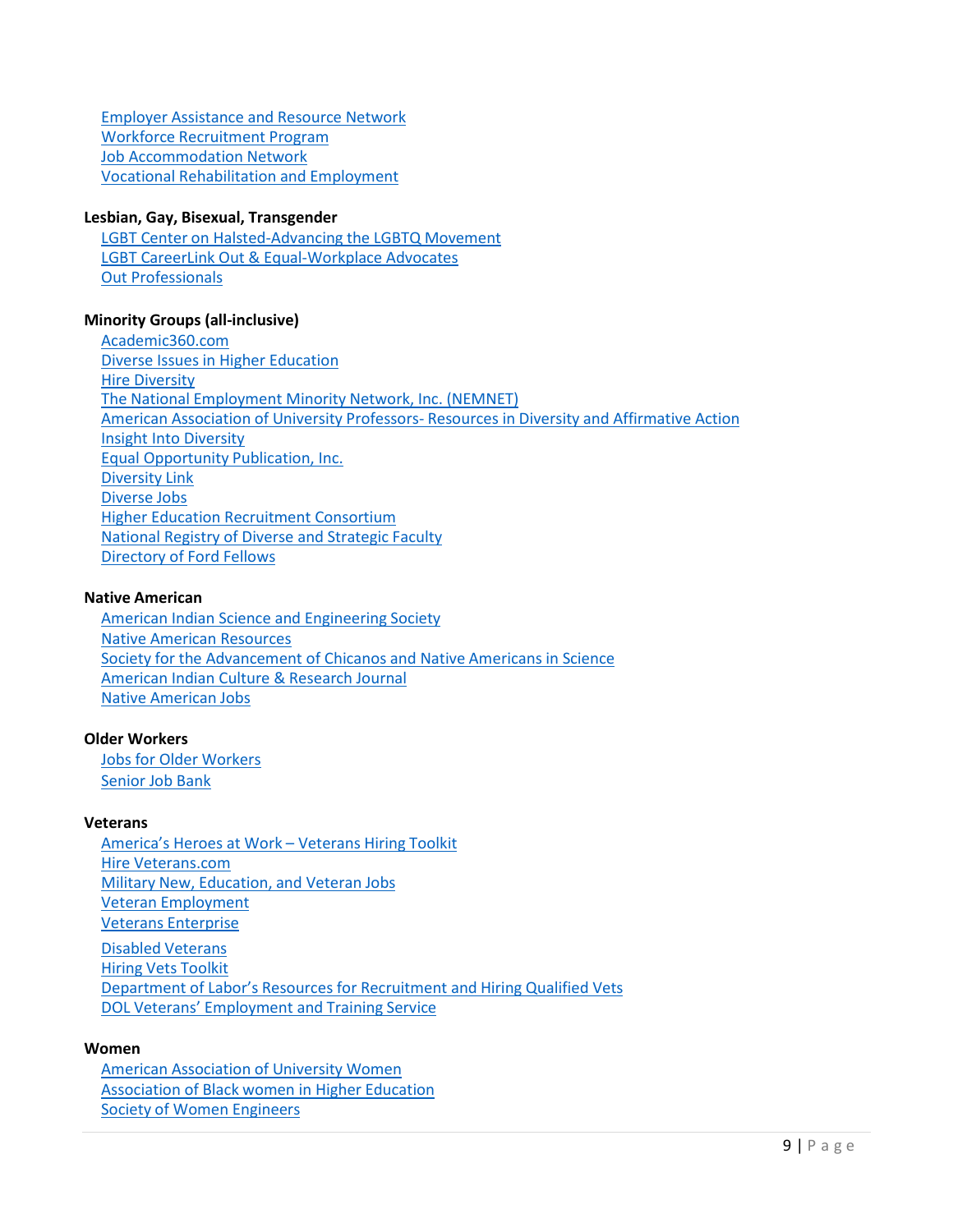### Inclusive Language

Using inclusive language in your position announcements provides an inclusive, welcoming, and positive communication with possible applicants. Inclusive language includes being mindful and respectful of the terminology used by and to describe a variety of socio-cultural groups. Incorporating inclusive language into your position description not only ensures a larger selection of diverse and qualified candidates, but it also reaffirms the University's commitment to diversity.

#### **General Strategy**

- 1. **Avoid gender-coded words, like "rockstar," "ninja," "unicorn," and "dominate."** [Studies show that](https://business.linkedin.com/talent-solutions/blog/job-descriptions/2016/17-words-that-are-turning-women-away-from-your-jobs)  [gender-coded words can significantly reduce the number of women applying to your open positions,](https://business.linkedin.com/talent-solutions/blog/job-descriptions/2016/17-words-that-are-turning-women-away-from-your-jobs) even though this type of bias is usually unconscious.
- 2. **Limit your position requirements to "must-haves."** Your hiring manager might have an unending list of qualifications in mind for a given role, but to highlight your commitment to inclusion, it's important to trim the list down. That's because studies show that [while men are likely to apply to jobs for which they meet](https://hbr.org/2014/08/why-women-dont-apply-for-jobs-unless-theyre-100-qualified)  [only 60% of the qualifications, women are much more likely to hesitate unless they meet 100% of the listed](https://hbr.org/2014/08/why-women-dont-apply-for-jobs-unless-theyre-100-qualified)  [requirements.](https://hbr.org/2014/08/why-women-dont-apply-for-jobs-unless-theyre-100-qualified)
- 3. **Avoid using unnecessary Institution speak and jargon.** One of the quickest ways to turn off candidates is to include loads of unnecessary jargon in your descriptions. That includes things like *KPIs, procurement, SLAs, P&L*, and so on. While candidates with plenty of experience in a similar role might know what you're talking about, [studies show jargon and corporate language in job postings is one of the biggest barriers keeping](https://business.linkedin.com/talent-solutions/blog/job-descriptions/2017/cut-the-jargon-and-3-other-tips-for-entry-level-job-description)  [talented young people from applying to entry-level positions.](https://business.linkedin.com/talent-solutions/blog/job-descriptions/2017/cut-the-jargon-and-3-other-tips-for-entry-level-job-description)
- 4. **Emphasize your Institutions commitment to diversity and inclusion.** If your college/administrative area is already making major strides toward becoming a more welcoming and inclusive place to work, you might want to consider including this in your job descriptions. While you can simply state at the bottom that you are "an equal opportunity employer," a statement in your own words is more powerful.
- 5. **Call out inclusive benefits like parental leave.** You already know that benefits like paid parental leave, paid family sick time, and even health insurance go a long way toward supporting diversity and inclusion, while [also boosting retention and morale.](https://www.fastcompany.com/3055977/the-real-cost-of-paid-parental-leave-for-business)

#### **Sample Job Description or Job Posting Language**

- o *The (ACADEMIC DEPARTMENT) at The University of Idaho is seeking applications for a tenure track assistant professor position with experience in (ACADEMIC DISCIPLINE) with an academic record in multicultural education, diversity, and inclusion.*
- o *The successful candidate must demonstrate their ability to work with and be sensitive to the educational needs of diverse populations and support the University's commitment to thrive as a*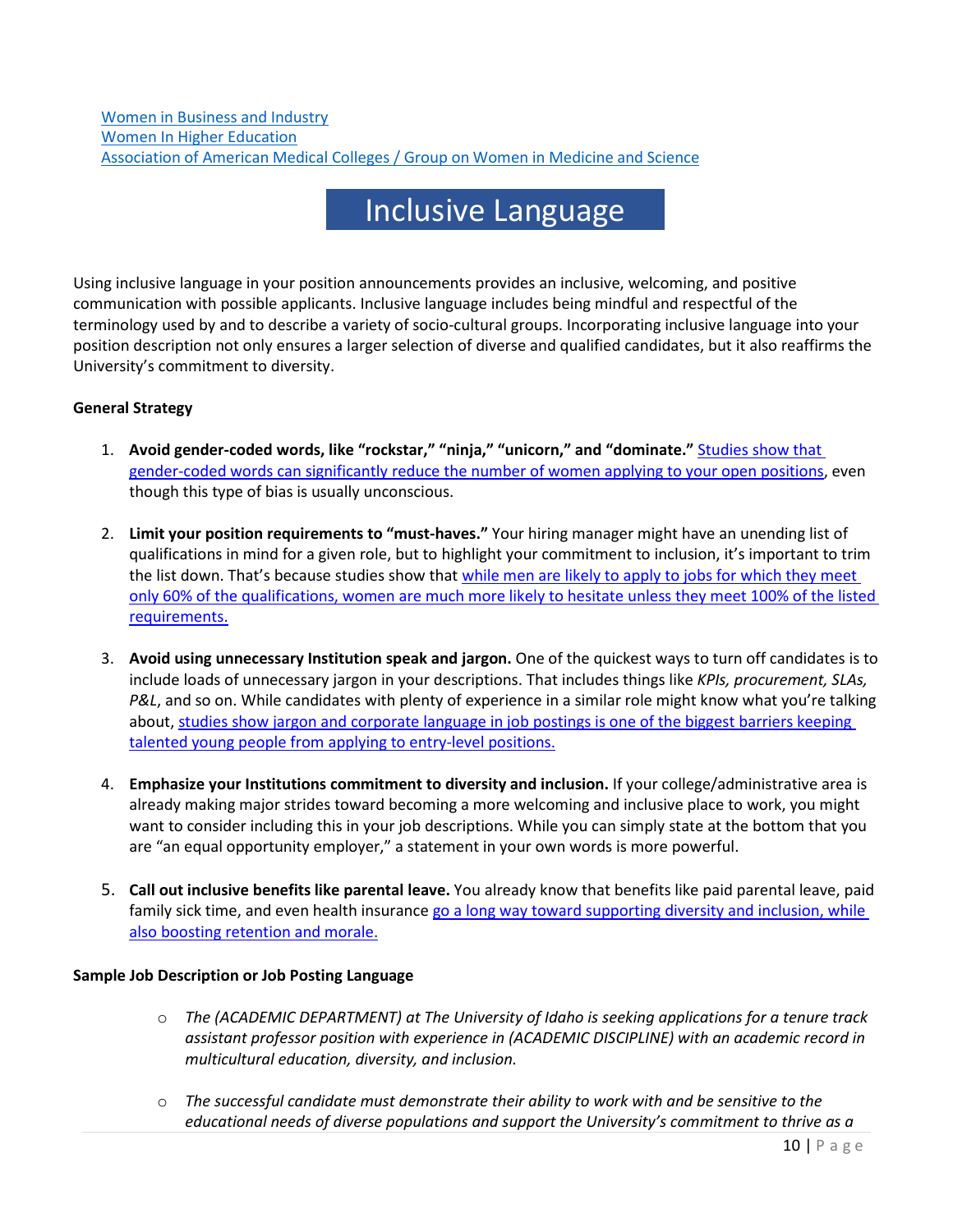*Land Grant Institution and a model for student success.*

- o *The candidate must have the ability to work with and be sensitive to the educational needs of a culturally diverse rural population.*
- o *Demonstrated intellectual contributions linked to diversity, inclusion and/or inclusive excellence.*
- o *Demonstrated experience successfully teaching, mentoring, and advising diverse, underserved students, including students of color and non-traditional students.*
- o *The successful candidate must have the ability to work with and be sensitive to the educational needs of a diverse population and be committed to assisting the University's commitment to thrive as a Land-Grant Institution.*
- o *Applicants with demonstrated experience in the recruitment and/or retention of underrepresented students, including students of color.*
- o *The successful candidate must have the ability to work with a diverse population and be sensitive to the education needs of such students.*
- o *The successful candidate must have the ability to work with historically underrepresented students, including students of color.*
- o *Applicants with demonstrated experience in the recruitment and/or retention of underrepresented students.*
- o *Ability to work with and be sensitive to the educational needs of a diverse rural population.*
- o *We are especially interested in considering applications from members of underrepresented groups, first generation college graduates or who work on topics related to these issues.*
- o *Examples of our unit's/department's commitment to diversity and inclusivity can be found in our (e.g., handbook).*
- o *We are especially interested in qualified candidates who can contribute to diversity and inclusion through their teaching, research, and service experience.*
- o *Applicants should have a demonstrated knowledge and experience with culturally responsive teaching methods and/ or pedagogies to effectively engage broadly diverse student populations.*

### Diversity Tools for Evaluating Applicants

Personal diversity statements and diversity-related interview questions are two tools you can use to evaluate applicants. The purpose of these tools is not to assess the applicant's personal identity, but to assess the applicant's skills and knowledge on the value and importance of diversity, equity, and inclusion. The overall goal is to create an environment of inclusion and hire people who are aligned with the values of the University.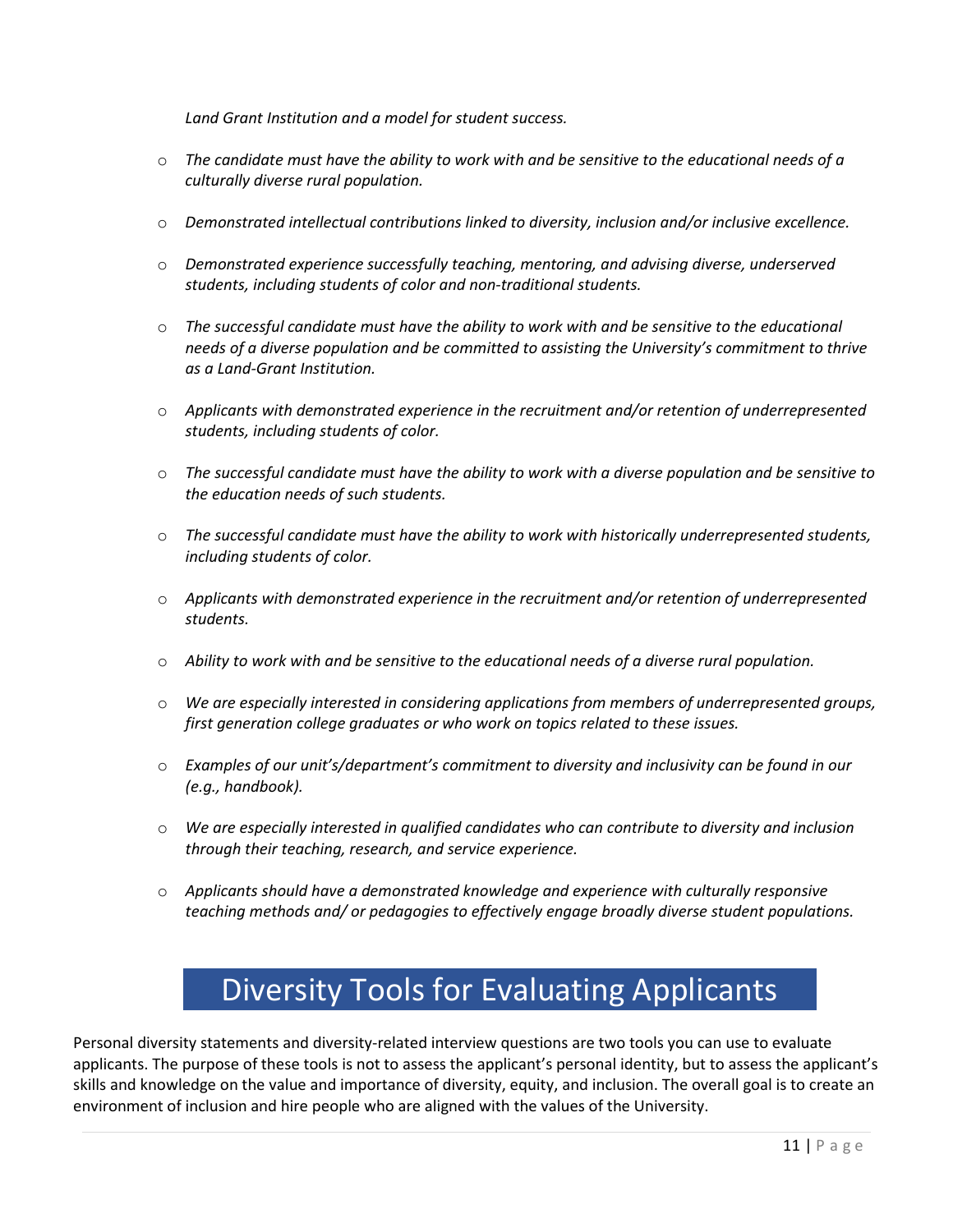**Personal diversity statements** have traditionally been included in application materials to assess the diversity equity and inclusion contributions of faculty applicants but can also be used for higher level staff positions and leadership roles. This supplemental assessment can help search committees evaluate the skills and knowledge applicants have on the values and importance of diversity.

#### **Samples of requests for personal diversity statements**

- *1. Applicants are requested to describe in their cover letter how their scholarship/service contributes to diversity and inclusivity.*
- *2. The University/unit is committed to building a diverse and inclusive educational environment. Applicants are requested to include in their cover letter information about how they will advance this commitment through their research, teaching and/ or service.*
- *3. The unit is committed to maintaining a work environment that encourages knowledge of respect for and development of skills to effectively engage with individuals from diverse communities. Please describe how your knowledge and/or experience will advance this commitment.*
- *4. To help achieve diversity on the University of Idaho's campus and to support its commitment to access and inclusion, all job applicants for faculty positions must submit a one-page Contributions to Diversity and Inclusion Statement. The statement should address their past contributions to diversity or equity and plans for continuing this effort. The purpose of the statement is to identify candidates who have professional skills, experience, and/or willingness to engage in activities that would enhance inclusive diversity as is best for the University's students. Faculty candidates without substantial past activities should focus on plans in their statement. Candidates are advised to review the University of Idaho's Diversity webpage [\(http://www.uidaho.edu/Diversity\)](http://www.uidaho.edu/Diversity-Human-Rights) before composing their statements.*

**Diversity, equity, and inclusion-focused interview questions** also help search committees evaluate a candidate's understanding of the values and importance of diversity.

#### **Samples of diversity, equity, and inclusion-focused questions**

- 1. How have you committed yourself to understanding and aiding in the pursuit of equity and inclusion in your professional and or personal life?
- 2. What steps have you taken to mitigate your biases in the workplace?
- 3. Can you tell us about a time where you had to overcome societal constructs regarding your identity to reach a goal? What was the most valuable lesson you received from that experience? How did those around you respond to your efforts?
- 4. Please share with us a time when you were a part of an event, meeting or setting where there was diverse representation in thought and culture. How did you contribute? What did you take away and apply?
- 5. Technical: Have you mapped out a plan for DEI training going forward to further your career? What resources do you feel you may need?"
- 6. Technical: Explain what framework you are using to confronting inequities in your workplace? How did you construct that framework? How do you measure its success?
- 7. What privileges have afforded you the opportunity to apply for this role and how does that influence your outlook on the value of diversity, equity, and inclusion efforts in the workplace?
- 8. What are some specific things you want to do in the next year to further your development in diversity, equity, and inclusion work?
- 9. Scenario: You have been asked to be a part of a panel on the topic of diversity and inclusion, but you notice that the panel is anything but diverse in appearance, yet it was diverse in thought. At the end of the discussion the facilitator asks for your feedback. What is your response?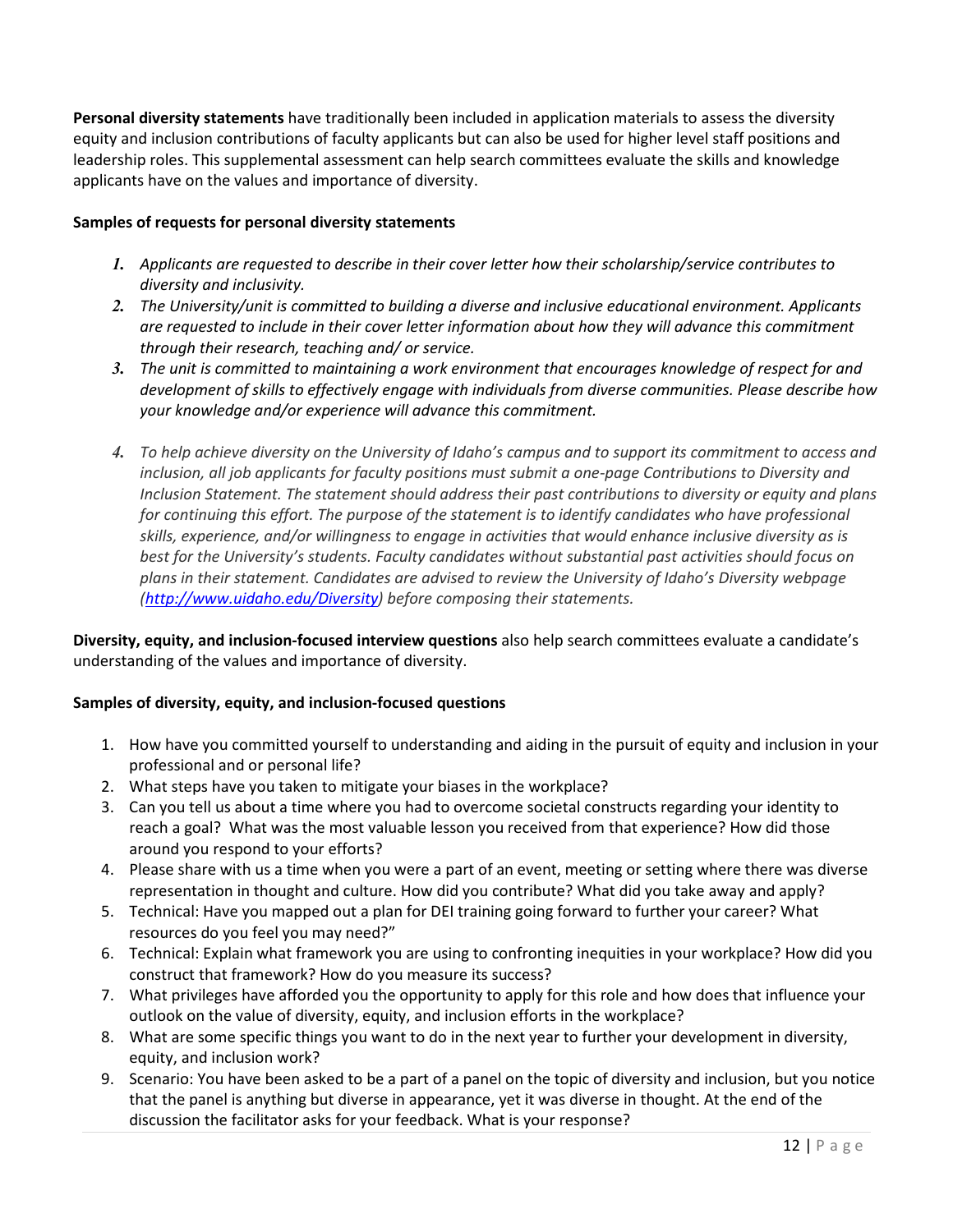10. Scenario: An employee of yours has expressed concern about an event that is taking place on campus. The event is offensive to many groups, and your employee does not feel safe coming to work that day. What would be your response and or action taken?

Source: [University of Washington](https://hr.uw.edu/diversity/hiring/tools-for-evaluating-applicants/)

### Acceptable and Unacceptable Pre-Employment Inquiries

The general rule is that all questions asked must be related to the performance of specific job duties. General guidelines, both for job applicants and employers, as to what can or cannot be asked during a job interview in regard to anti-discrimination laws pertaining to race, religion, color, national origin, sex, age, disability or marital status are available on the [Office of Employment Equity and Compliance](https://www.uidaho.edu/governance/equal-employment-opportunity-affirmative-action/information-for-search-committees/pre-employment-inquiries) website.

### Recruitment and Selection Compliance

University of Idaho University utilizes federal money in many ways and follows the rules of the Office of Federal Contract Compliance Programs (OFCCP) for hiring practices. The Office of Employment Equity and Compliance [website](https://www.uidaho.edu/governance/equal-employment-opportunity-affirmative-action/recruitment-and-hiring/recruitment-advertising-resources) offers best practices and frequently used websites and organizations that can attract qualified diverse candidates.

More detailed information about UI's Search [Process](https://www.uidaho.edu/governance/equal-employment-opportunity-affirmative-action/recruitment-and-hiring/best-practices-manual) is also available online for guidance.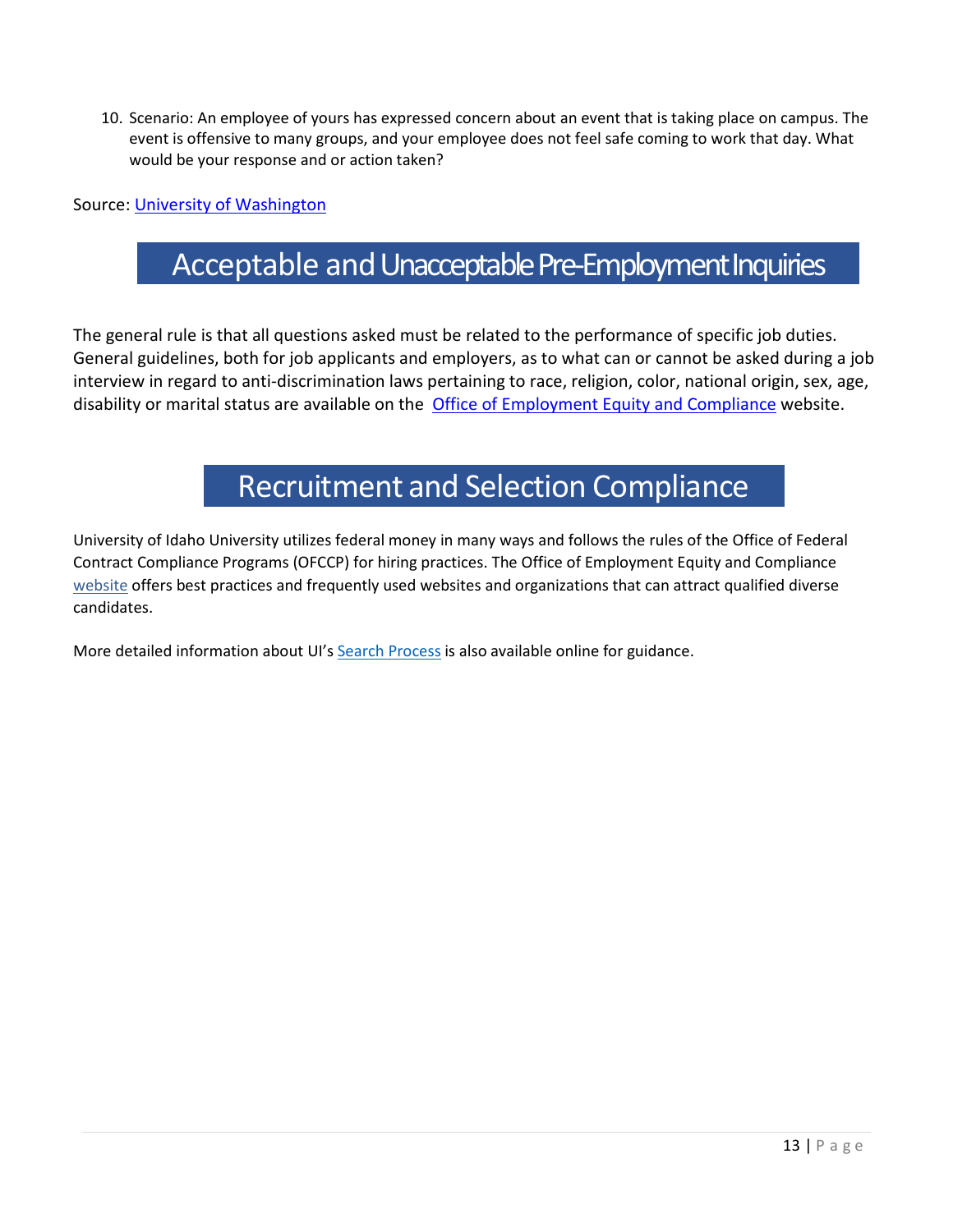# Search Committee Checklist

| Completed<br>Task                                                                                               | <b>Responsible Party*</b>            |
|-----------------------------------------------------------------------------------------------------------------|--------------------------------------|
| Review and update job description for vacant position                                                           | Hiring Authority and Human Resources |
| Open an action in PeopleAdmin for position approval                                                             | EO/AAC or Supervisor/Manager         |
| Prepare screening questions                                                                                     | Search Coordinator or EO/AAC         |
| Select search committee and search committee chair                                                              | <b>Hiring Authority</b>              |
| Present "Charge" to the search committee to include<br>expectations, confidentiality, and conflicts of interest | <b>Hiring Authority</b>              |
| Prepare a recruitment plan; develop "ground rules,"<br>recruitment approach, and advertising resources          | <b>Search Committee</b>              |
| Post the position for required amount of time                                                                   | <b>Human Resources</b>               |
| Place advertising for the position<br>ப                                                                         | Search Coordinator or EO/AAC         |
| Job Seekers apply for position<br>ப                                                                             | <b>Job Seekers</b>                   |
| Develop set of position-specific interview questions                                                            | Hiring Authority/Committee           |
| Review and screen applications for minimum qualifications                                                       | <b>Search Committee</b>              |
| Using preferred qualifications, review and select top<br>applicants for initial screening interview             | <b>Search Committee</b>              |
| Conduct initial screening interview by telephone or Skype                                                       | <b>Search Committee</b>              |
| Schedule and invite candidates for on-campus interviews                                                         | Search Committee or Dept Admin       |
| Interview candidates, document candidate responses                                                              | <b>Search Committee</b>              |
| Select the top candidate for hire based on pre-established<br>job-related criteria                              | <b>Hiring Authority</b>              |
| Move top candidate to "Recommend for Offer" and begin<br>hiring proposal in PeopleAdmin                         | Search Coordinator or EO/AAC         |
| Verify reference list with top candidate and inform him/her<br>ப<br>those references will be contacted          | Search Committee Member              |
| Contact references                                                                                              | Hiring Authority or Committee        |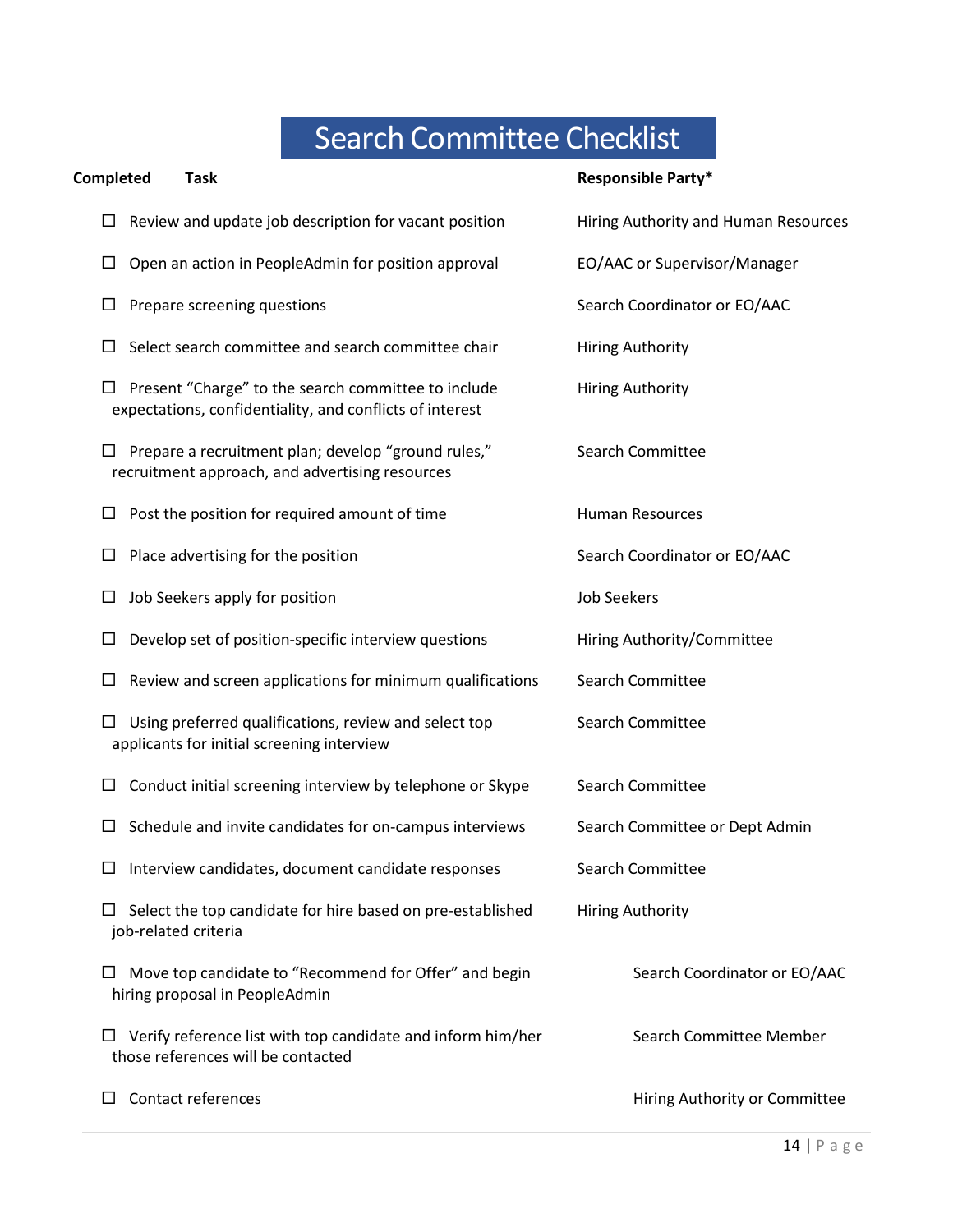|        | Contact top candidate with contingent offer                                               | <b>Hiring Authority</b>      |
|--------|-------------------------------------------------------------------------------------------|------------------------------|
| $\Box$ | If offer is accepted, request a background check                                          | Search Coordinator or EO/AAC |
| $\Box$ | <b>Conduct Criminal Background Check</b>                                                  | <b>Human Resources</b>       |
| ப      | Make a final offer after the background check is completed                                | <b>Hiring Authority</b>      |
|        | Confirm acceptance in writing with an offer letter                                        | Department Admin             |
|        | Notify the unsuccessful candidates and express<br>appreciation for interest in the U of I | Search Committee Chair       |
| ப      | Move the successful candidate to hired in PeopleAdmin                                     | Search Coordinator or EO/AAC |
|        | Move all applicants and candidates to their final disposition                             | Search Coordinator or EO/AAC |
|        | Mark position closed in PeopleAdmin then mark "Filled."                                   | Search Coordinator or EO/AAC |
|        | Gather and properly store documents at least 5 years                                      | EO/AAC or Department Admin   |
|        | Onboard new hire                                                                          | <b>Hiring Authority</b>      |

**Compliance note:** Keeping proper records is crucial not just to ensure compliance but also to defend employment decisions in the case of lawsuits. For instance, without a proper record of why a certain person was not hired, it will be easier for that individual to accuse the organization of discrimination.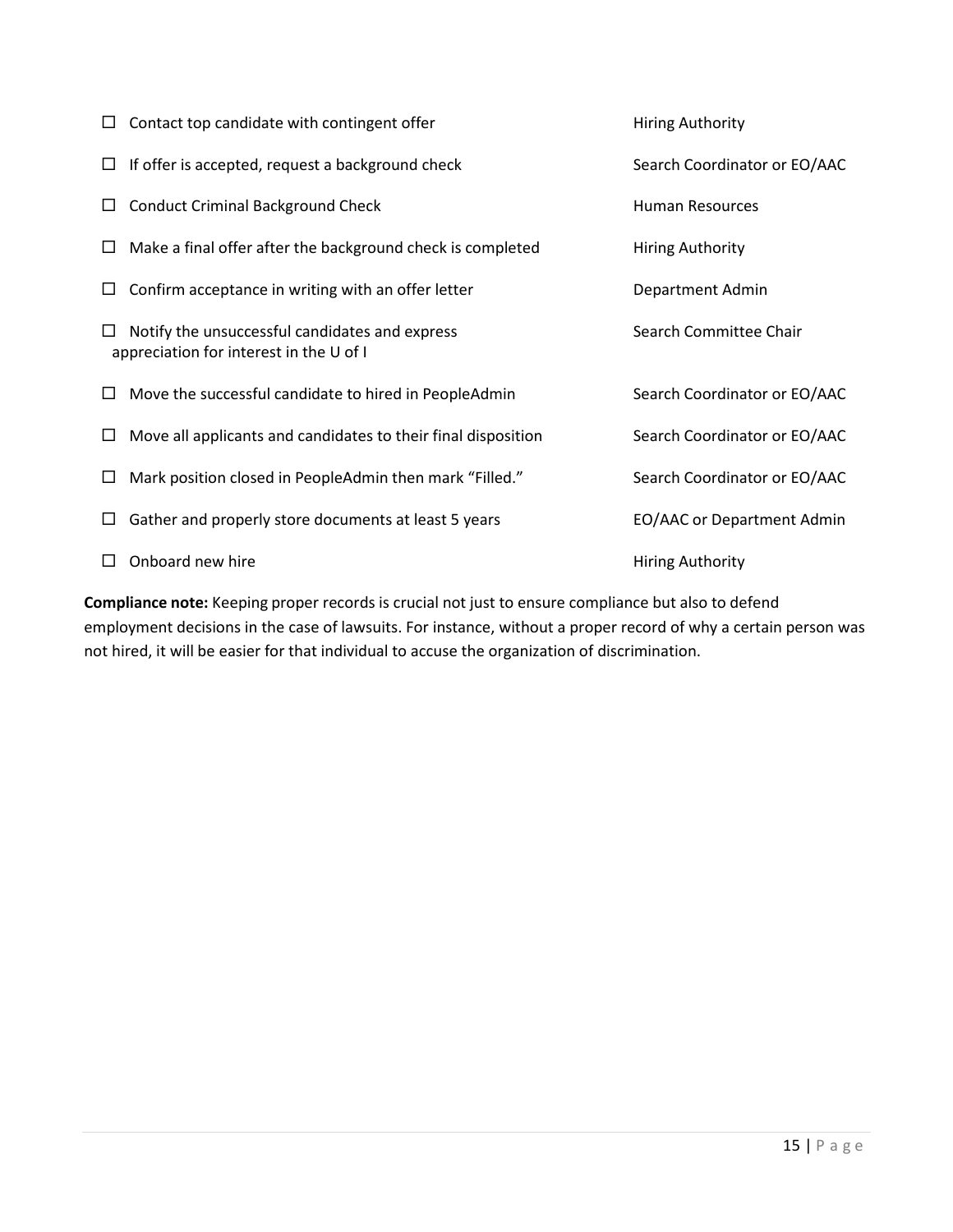## Search Documentation Checklist

| Included | <b>Documentation</b>                                                                                                                                           | <b>Responsible Party</b> |
|----------|----------------------------------------------------------------------------------------------------------------------------------------------------------------|--------------------------|
|          | $\Box$ List of Announcements and Advertisements                                                                                                                | See below*               |
| $\Box$   | Copy of actual announcements and advertisements                                                                                                                |                          |
| ш        | Documented job description                                                                                                                                     |                          |
|          | All evaluation materials used in the search                                                                                                                    |                          |
| ப        | All ancillary documents associated with the search,<br>such as itineraries, resumes/CVs, copies of relevant<br>additional documents acquired during the search |                          |
| $\Box$   | All supervisor and search committee interview forms/questions,<br>notes, and evaluation instruments                                                            |                          |
| ப        | Waiver/internal search request information, if applicable                                                                                                      |                          |
|          | Reference checks forms and notes                                                                                                                               |                          |
|          | Offer letter and acceptance of offer                                                                                                                           |                          |
|          | Documentation of background check                                                                                                                              |                          |
|          | Documentation of rejection(s)                                                                                                                                  |                          |
|          | <b>Employment Contracts, if applicable</b>                                                                                                                     |                          |
|          | Notification of unsuccessful applicants and interviewees                                                                                                       |                          |
|          | Any other necessary documentation, such as reasons<br>for not hiring and reduction-in-force candidate                                                          |                          |

\* Responsible Party – The EO/AAC or a departmental employee designated by the hiring authority shall be responsible for retaining the documentation for retrieval for at least 5 years after the search is completed.